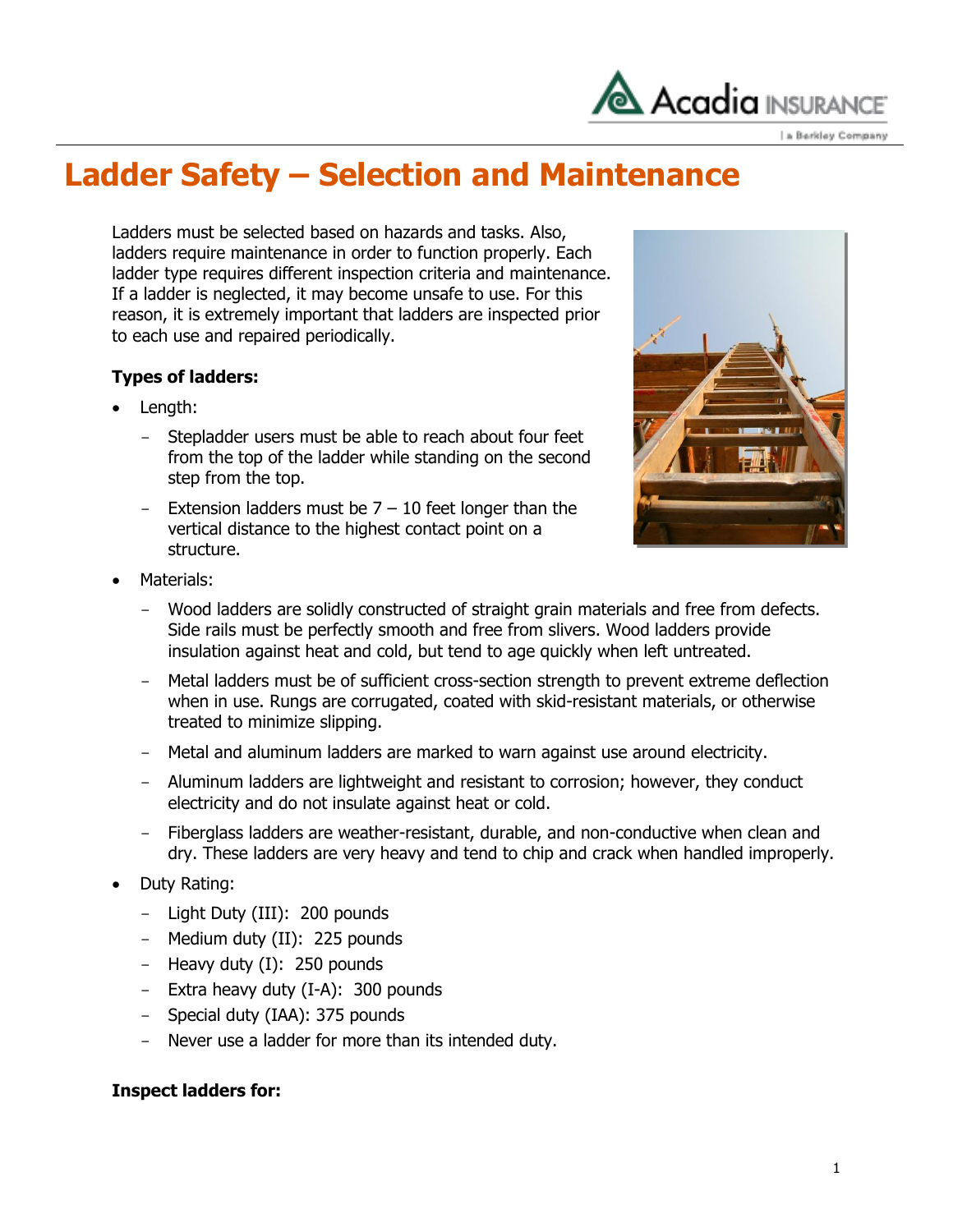

a Berkley Company

## **Ladder Safety – Selection and Maintenance**

- Loose, split, cracked, or missing rungs.
- Lost or damaged feet—if the ladder is equipped with them.
- Any signs of rot on wood ladders.
- Cracks on any sections such as the rails and steps.
- Loose, missing, or damaged parts.
- Repairs and assure they meet the original design criteria.
- Oil, grease, and other potential slipping hazards.
- Weathering, fiber bloom, cracks, and other defects on fiberglass ladders.

#### **General maintenance:**

- Inspect your ladder prior to each use.
- Clean and lubricate moving parts.
- Replace worn parts and labels according to the manufacturer's instructions.
- Keep ladders away from heat sources and corrosive substances.
- Assure that all rungs are parallel, level, and uniformly spaced.
- Take damaged ladders out of service, and mark "Do Not Use". If ladders are taken out of service, assure they are destroyed to prevent further use.
- Use ladders only for their intended purpose.
- Periodically treat wooden ladders with a clear preservative such as varnish, shellac, or linseed oil.
- Do not paint wooden ladders—paint can conceal structural defects.
- Replace lower steps on wooden ladders when the step's surface is worn.
- Clean metal ladder rungs to prevent accumulation of materials that might destroy nonslip properties. Carefully check all metal fittings.
- Store ladders under suitable cover for protection from the weather.
- Support horizontally stored ladders at both ends as well as the intermediate points to prevent sagging, which will loosen the rungs and warp the rails.
- Prohibit employees from using damaged ladders.